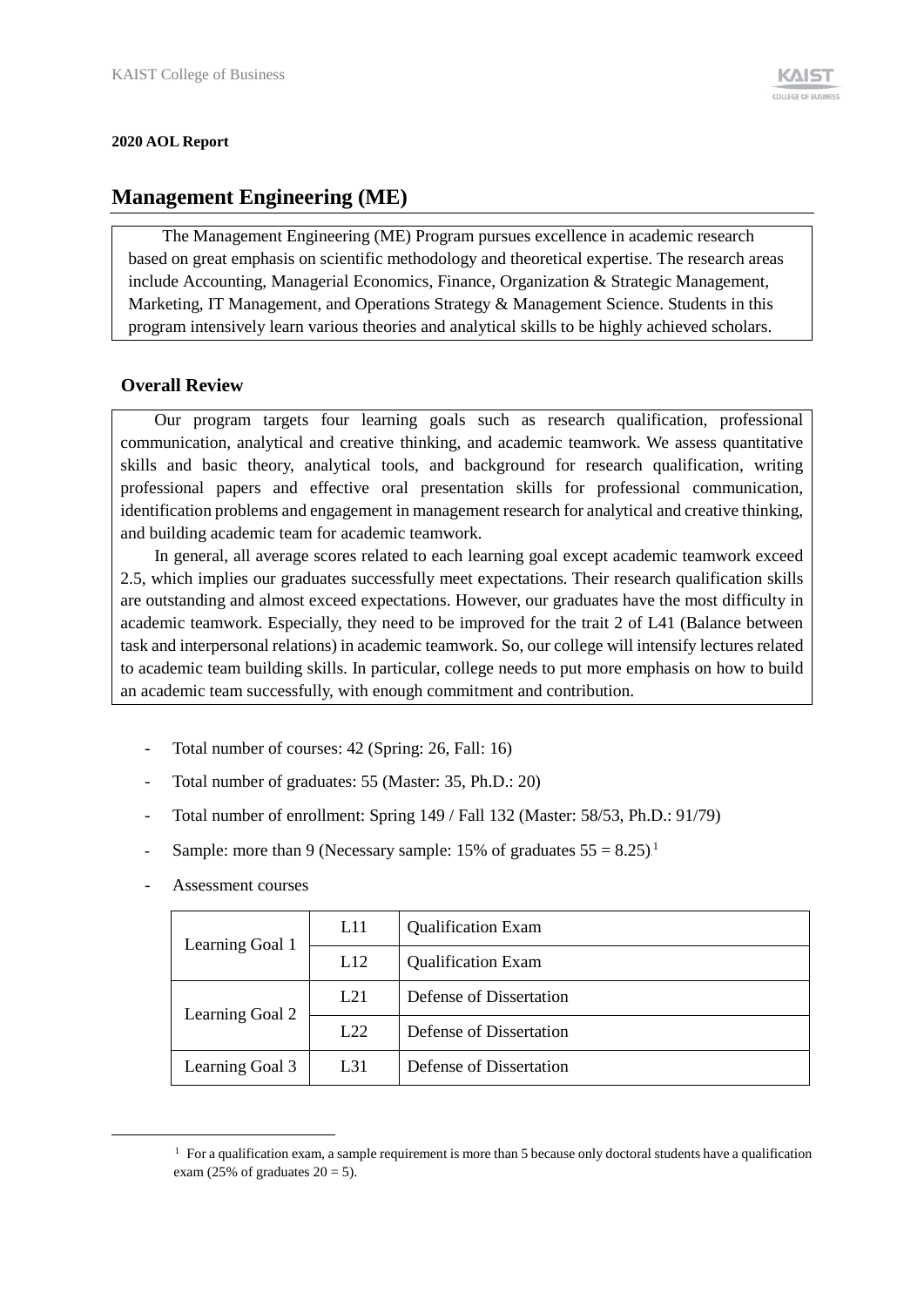|                 |     | Defense of Dissertation                 |
|-----------------|-----|-----------------------------------------|
| Learning Goal 4 | L41 | <b>BA562 Business Modeling Analysis</b> |

## **Overview of Assessment**

-

| <b>Management Engineering: Assessment Learning Goal 1</b>                                                                                                                                                                                                                                                                                                              |                                         |                               |  |  |  |  |  |  |
|------------------------------------------------------------------------------------------------------------------------------------------------------------------------------------------------------------------------------------------------------------------------------------------------------------------------------------------------------------------------|-----------------------------------------|-------------------------------|--|--|--|--|--|--|
| Learning Goal 1) Research Qualification                                                                                                                                                                                                                                                                                                                                |                                         |                               |  |  |  |  |  |  |
| : Our graduates will have skills (or ability) to conduct quality research                                                                                                                                                                                                                                                                                              |                                         |                               |  |  |  |  |  |  |
| <b>Learning Objective</b>                                                                                                                                                                                                                                                                                                                                              | <b>Sample</b>                           | <b>Methods</b>                |  |  |  |  |  |  |
| L11) Our students will have basic<br>quantitative skills for research.                                                                                                                                                                                                                                                                                                 | <b>Qualification Exam</b><br>$(N=12)^2$ | Qualification Exam evaluation |  |  |  |  |  |  |
| L12) Our students will have basic theory,<br>analytical research tools, and background<br>about their research area.                                                                                                                                                                                                                                                   | <b>Qualification Exam</b><br>$(N=12)$   | Qualification Exam evaluation |  |  |  |  |  |  |
|                                                                                                                                                                                                                                                                                                                                                                        | <b>Findings</b>                         |                               |  |  |  |  |  |  |
| The average scores for L11 and L12 are 2.733 and 2.729.<br>The results imply that L11 and L12 meet expectation successfully.<br>The achievement in understanding theory, analytical tools, and background (L12) is lower than<br>that in employing quantitative skills (L11)<br>66.7% (8/12) students exceed expectations for logic and organization (Trait 1 for L11) |                                         |                               |  |  |  |  |  |  |
| 83.3% (10/12) students exceed expectations for consistent conclusions (Trait 5 for L11)                                                                                                                                                                                                                                                                                |                                         |                               |  |  |  |  |  |  |

- No student fails to meet expectations for each trait.
- The ratio of students exceeds expectations (scored over 3) L12 is 41.7%.
- \* Criteria: 1 (Fails to Meet Expectations), 2 (Meet Expectations), 3 (Exceeds Expectations)

| <b>Management Engineering: Assessment Learning Goal 2</b>                                                   |                                         |                         |
|-------------------------------------------------------------------------------------------------------------|-----------------------------------------|-------------------------|
| Learning Goal 2) Professional Communication<br>: Our graduates will be effective professional communicators |                                         |                         |
| <b>Learning Objective</b>                                                                                   | <b>Sample</b>                           | <b>Methods</b>          |
| L21) Our students will create well-written<br>professional papers on a research topic                       | Defense of<br>Dissertation ( $N = 19$ ) | Dissertation evaluation |
| L22) Our students will deliver an effective<br>oral presentation on a research topic                        | Defense of<br>Dissertation ( $N = 19$ ) | Dissertation evaluation |
|                                                                                                             | <b>Findings</b>                         |                         |

<sup>&</sup>lt;sup>2</sup> For a qualification exam, a sample requirement is more than 5 because only doctoral students have a qualification exam (25% of graduates  $19 = 4.75$ ).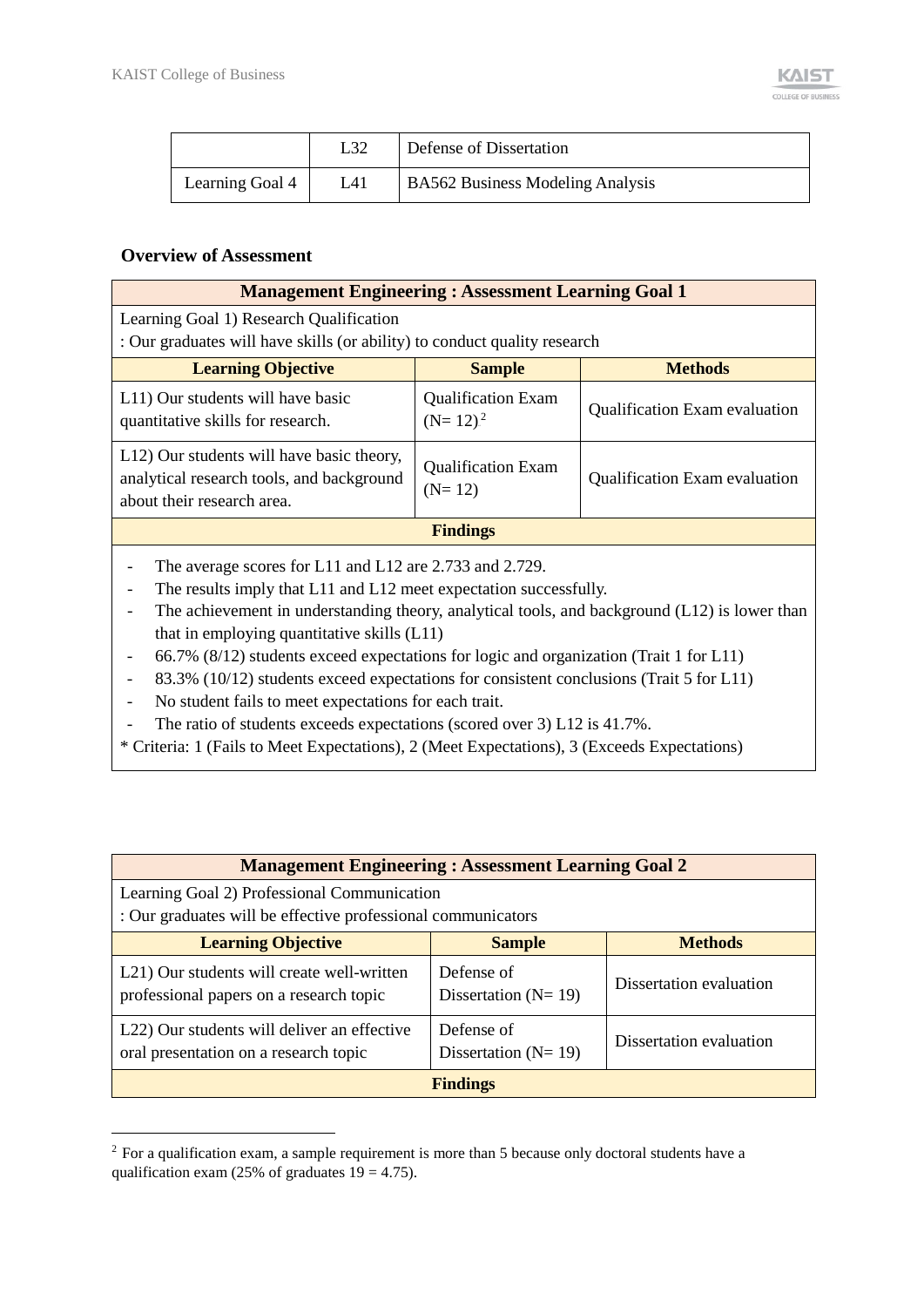- The average scores for L21 and L22 are 2.561 and 2.648
- L21 and L22 meet expectation successfully.
- The achievement in writing professional papers well (L21) is lower than that in effective oral presentation (L22)
- 1 student fails to meet expectations for 8 traits.
- 68.4% (13/19) students exceed expectations for logic and organization (Trait 1 for L21).
- The ratio of students exceeds expectations (scored over 3) for L21 and L22 is 26.3% and 42.1% respectively.
- \* Criteria: 1 (Fails to Meet Expectations), 2 (Meet Expectations), 3 (Exceeds Expectations)

|                                                                                                                                                                                                                                                                                                            | <b>Management Engineering: Assessment Learning Goal 3</b> |                         |
|------------------------------------------------------------------------------------------------------------------------------------------------------------------------------------------------------------------------------------------------------------------------------------------------------------|-----------------------------------------------------------|-------------------------|
| Learning Goal 3) Analytical and Creative Thinking<br>: Our graduates will be capable researchers.                                                                                                                                                                                                          |                                                           |                         |
| <b>Learning Objective</b>                                                                                                                                                                                                                                                                                  | <b>Sample</b>                                             | <b>Methods</b>          |
| L31) Our students will identify and<br>diagnose management/research<br>problems                                                                                                                                                                                                                            | Defense of<br>Dissertation ( $N = 19$ )                   | Dissertation evaluation |
| L32) Our students will engage in<br>management research and present the<br>findings of such research effectively.                                                                                                                                                                                          | Defense of<br>Dissertation ( $N = 19$ )                   | Dissertation evaluation |
|                                                                                                                                                                                                                                                                                                            | <b>Findings</b>                                           |                         |
| The average scores for L31 and L32 are 2.647 and 2.621.<br>L31 and L32 meet expectation successfully.<br>The achievement in identification of management/research problems $(L31)$ is higher than that<br>in engagement in management research (L32).<br>1 student foils to meet expectations for 6 traits |                                                           |                         |

- 1 student fails to meet expectations for 6 traits.
- 68.4% (13/19) students exceed expectations for Identify management / research issues and concepts (Trait 1 for L31)
- The ratio of students exceeds expectations (scored over 3) for L31 and L32 is 42.1% and 42.1% respectively.
- \* Criteria: 1 (Fails to Meet Expectations), 2 (Meet Expectations), 3 (Exceeds Expectations)

| <b>Management Engineering: Assessment Learning Goal 4</b> |               |                |  |  |  |  |  |  |
|-----------------------------------------------------------|---------------|----------------|--|--|--|--|--|--|
| Learning Goal 4) Academic Teamwork                        |               |                |  |  |  |  |  |  |
| : Our graduates will use team building successfully.      |               |                |  |  |  |  |  |  |
| <b>Learning Objective</b>                                 | <b>Sample</b> | <b>Methods</b> |  |  |  |  |  |  |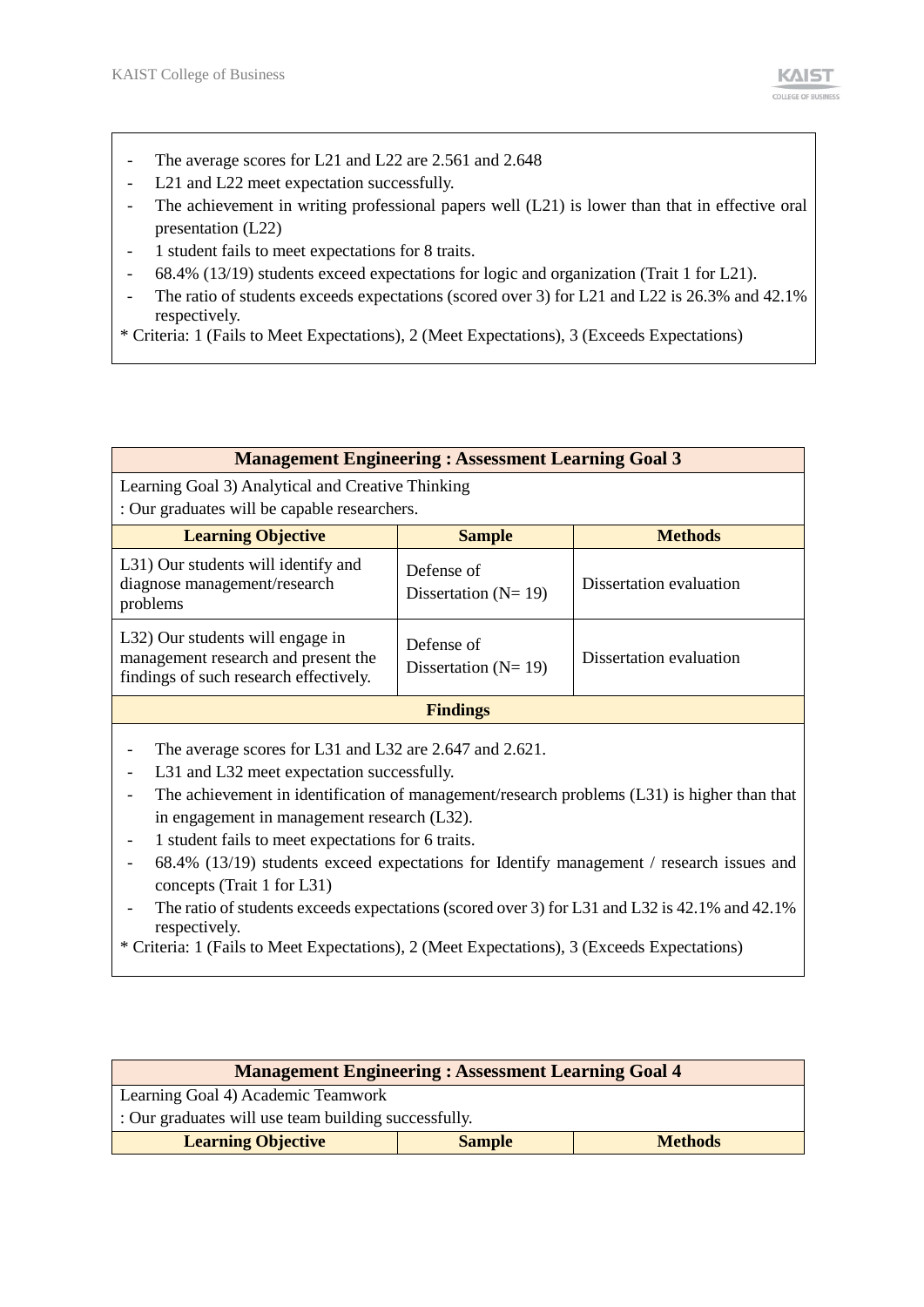|                          | L41) Our students will know how to<br>build an academic team successfully                        | Students enrolled in<br>$BA562 (N=20)$ | Course-embedded survey |  |  |
|--------------------------|--------------------------------------------------------------------------------------------------|----------------------------------------|------------------------|--|--|
|                          |                                                                                                  | <b>Findings</b>                        |                        |  |  |
|                          | The average score for L41 is 1.938.                                                              |                                        |                        |  |  |
|                          | L41 fails to meet expectations.                                                                  |                                        |                        |  |  |
|                          | 4 students fail to meet expectations for Balance between task and Interpersonal relations (Trait |                                        |                        |  |  |
|                          | 2 for $L(41)$                                                                                    |                                        |                        |  |  |
| $\overline{\phantom{a}}$ | 10.0% (2/20) students exceed expectations for commitment (Trait 1 for L41)                       |                                        |                        |  |  |
|                          | No student exceeds expectations (scored over 3) for L41.                                         |                                        |                        |  |  |
|                          | No student exceeds expectations for balance between task and interpersonal relations (Trait 2)   |                                        |                        |  |  |
|                          | for $L41$ )                                                                                      |                                        |                        |  |  |
|                          | * Criteria: 1 (Fails to Meet Expectations), 2 (Meet Expectations), 3 (Exceeds Expectations)      |                                        |                        |  |  |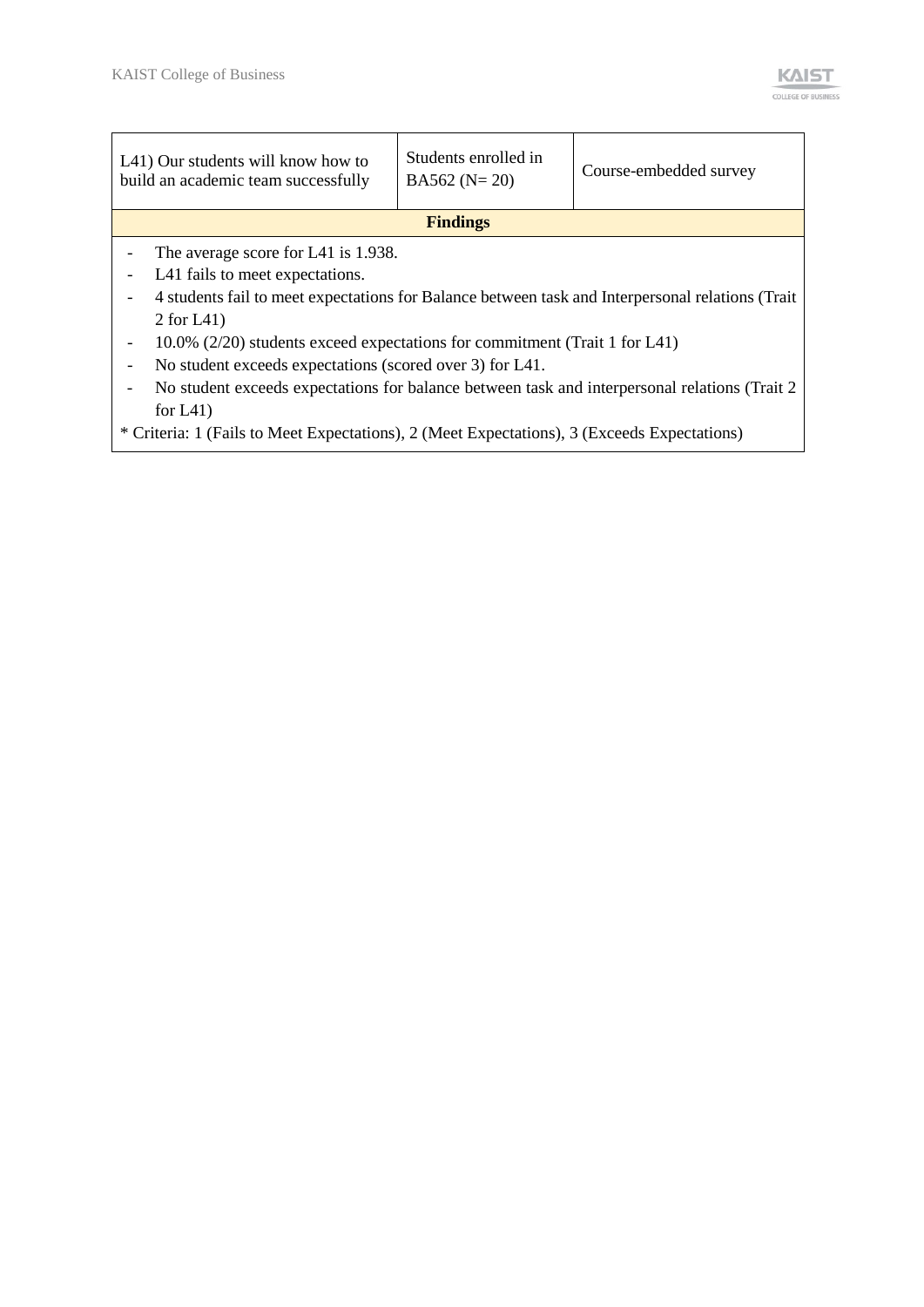#### **KAIST COLLEGE OF BUSINESS**

### **Data Analysis and Results**

|                                |                                  |                                                                     |                                                                         |                                                                 |                                                | <b>Assessment Learning Goal 1 (L1): Qualification exam</b>                                           |                                     |                                                         |                                                                                         |  |
|--------------------------------|----------------------------------|---------------------------------------------------------------------|-------------------------------------------------------------------------|-----------------------------------------------------------------|------------------------------------------------|------------------------------------------------------------------------------------------------------|-------------------------------------|---------------------------------------------------------|-----------------------------------------------------------------------------------------|--|
| <b>Learning</b>                |                                  |                                                                     |                                                                         |                                                                 |                                                | L1: Research Qualification: Our graduates will have skills (or ability) to conduct quality research. |                                     |                                                         |                                                                                         |  |
| Goal                           |                                  | L11: Our students will have basic quantitative skills for research. |                                                                         |                                                                 |                                                | L12: Our students will have basic theory, analytical research tools, and                             |                                     |                                                         |                                                                                         |  |
|                                |                                  |                                                                     |                                                                         |                                                                 |                                                | background about their research area.                                                                |                                     |                                                         |                                                                                         |  |
| <b>Traits</b>                  | T1. Logic<br>and<br>organization | <b>T2.</b><br><b>Identification</b><br>of research<br>problems      | <b>T3.</b><br><b>Effective</b><br><b>literature</b><br>search<br>skills | <b>T4.</b><br><b>Application</b><br>of<br>quantitative<br>tools | <b>T5.</b><br><b>Consistent</b><br>conclusions | <b>T1.</b><br><b>Understanding</b><br><b>Theory</b>                                                  | <b>T2. Application</b><br>of Theory | <b>T3. Proper use</b><br>of effective<br>research tools | <b>T4.</b><br><b>Understanding</b><br>currently<br>important issues<br>on research area |  |
| <b>Students</b>                | 12                               | 12                                                                  | 12                                                                      | 12                                                              | 12                                             | 12                                                                                                   | 12                                  | 12                                                      | 12                                                                                      |  |
|                                | 3                                | 3                                                                   | 3                                                                       | $\overline{2}$                                                  | 3                                              | 3                                                                                                    | 3                                   | 3                                                       | 3                                                                                       |  |
| $\overline{2}$                 | $\overline{2}$                   | 3                                                                   | 3                                                                       | 3                                                               | $\overline{c}$                                 | $\overline{2}$                                                                                       | $\sqrt{2}$                          | $\overline{c}$                                          | $\sqrt{2}$                                                                              |  |
| 3                              | 3                                | 3                                                                   | 3                                                                       | 3                                                               | 3                                              | $\overline{3}$                                                                                       | 3                                   | 3                                                       | 3                                                                                       |  |
| $\overline{4}$                 | 3                                | 3                                                                   | 3                                                                       | 3                                                               | 3                                              | $\mathfrak{2}$                                                                                       | 3                                   | 3                                                       | 3                                                                                       |  |
| 5                              | $\overline{3}$                   | $\overline{3}$                                                      | $\overline{3}$                                                          | 3                                                               | 3                                              | 3                                                                                                    | 3                                   | 3                                                       | 3                                                                                       |  |
| 6                              | $\overline{2}$                   | $\overline{2}$                                                      | $\overline{2}$                                                          | $\overline{2}$                                                  | $\overline{2}$                                 | $\sqrt{2}$                                                                                           | $\overline{c}$                      | $\overline{c}$                                          | $\overline{2}$                                                                          |  |
| $\overline{7}$                 | 3                                | 3                                                                   | 3                                                                       | 3                                                               | 3                                              | 3                                                                                                    | 3                                   | 3                                                       | 3                                                                                       |  |
| 8                              | 3                                | 3                                                                   | 3                                                                       | 3                                                               | 3                                              | 3                                                                                                    | 3                                   | 3                                                       | 3                                                                                       |  |
| 9                              | $\overline{2}$                   | 3                                                                   | $\overline{2}$                                                          | 3                                                               | 3                                              | $\sqrt{2}$                                                                                           | 3                                   | 3                                                       | 3                                                                                       |  |
| 10                             | 2                                | $\overline{2}$                                                      | $\overline{2}$                                                          | 3                                                               | 3                                              | 3                                                                                                    | $\overline{2}$                      | 3                                                       | 3                                                                                       |  |
| 11                             | $\overline{3}$                   | $\overline{3}$                                                      | $\overline{2}$                                                          | $\overline{3}$                                                  | 3                                              | $\overline{2}$                                                                                       | 3                                   | 3                                                       | $\mathfrak{Z}$                                                                          |  |
| 12                             | $\overline{3}$                   | $\overline{2}$                                                      | $\overline{2}$                                                          | $\overline{3}$                                                  | 3                                              | 3                                                                                                    | $\overline{2}$                      | 3                                                       | 3                                                                                       |  |
| # of $3$<br>points             | $\bf{8}$                         | 9                                                                   | $7\phantom{.0}$                                                         | 10                                                              | 10                                             | $\overline{7}$                                                                                       | 8                                   | 10                                                      | 10                                                                                      |  |
| # of $2$<br>points             | $\overline{\mathbf{4}}$          | 3                                                                   | 5                                                                       | $\overline{2}$                                                  | $\overline{2}$                                 | 5                                                                                                    | $\overline{\mathbf{4}}$             | $\overline{2}$                                          | $\overline{2}$                                                                          |  |
| # of $1$<br>points             | $\bf{0}$                         | $\bf{0}$                                                            | $\bf{0}$                                                                | $\mathbf{0}$                                                    | $\bf{0}$                                       | $\bf{0}$                                                                                             | $\bf{0}$                            | $\bf{0}$                                                | $\bf{0}$                                                                                |  |
| <b>Total</b><br><b>Score</b>   | 32                               | 33                                                                  | 31                                                                      | 34                                                              | 34                                             | 31                                                                                                   | 32                                  | 34                                                      | 34                                                                                      |  |
| <b>Average</b>                 | 2.667                            | 2.75                                                                | 2.583                                                                   | 2.833                                                           | 2.833                                          | 2.583                                                                                                | 2.667                               | 2.833                                                   | 2.833                                                                                   |  |
| <b>Total</b><br><b>Average</b> |                                  |                                                                     | 2.733                                                                   |                                                                 |                                                |                                                                                                      | 2.729                               |                                                         |                                                                                         |  |

Criteria: 1 (Fails to Meet Expectations), 2 (Meet Expectations), 3 (Exceeds Expectations)

# Only doctoral students have qualification exam, so the number of sample (12) meets the sample requirements (25% of graduates  $19 = 4.75$ ).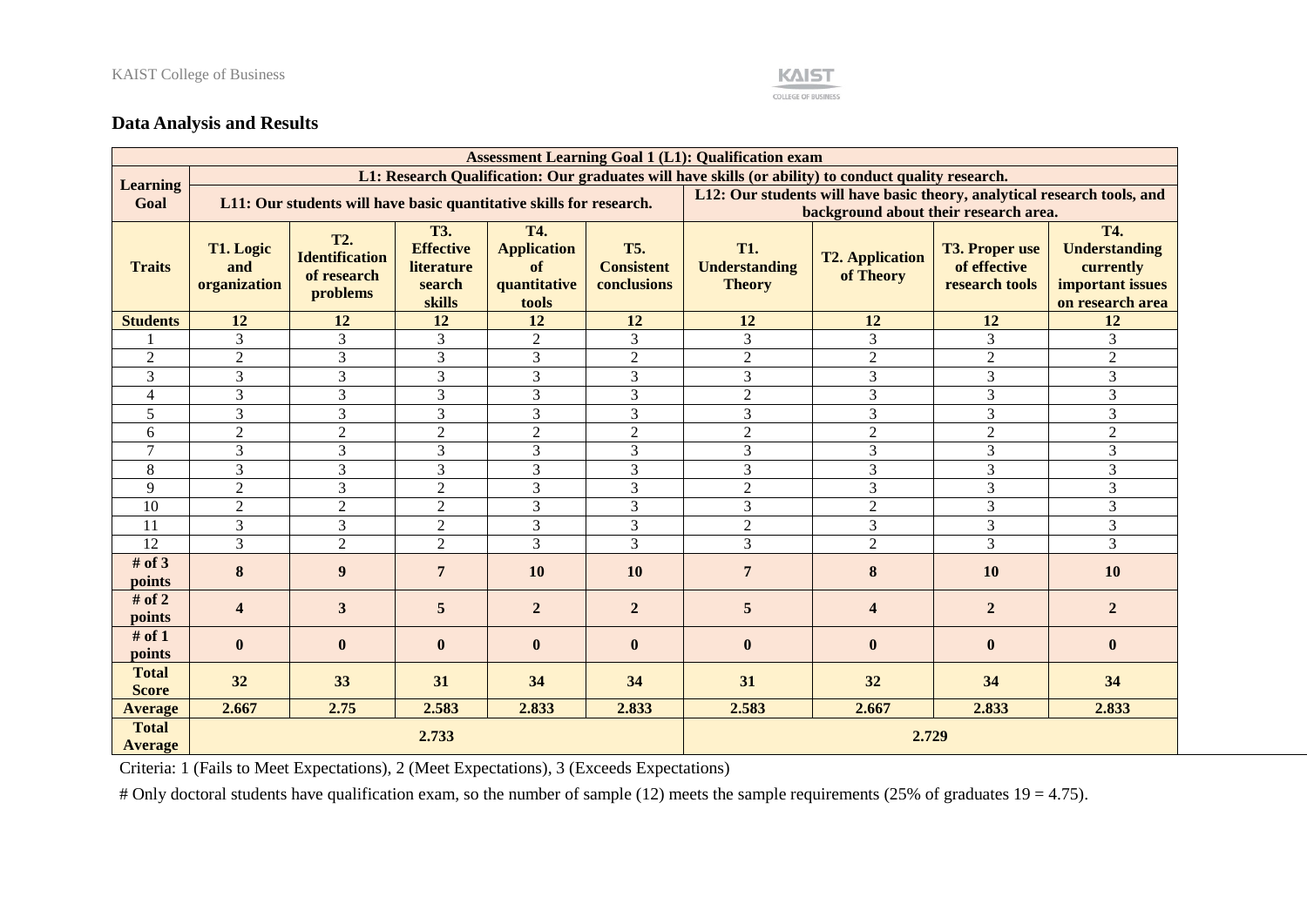

|                     |                                                                                        |                            |                                                            |                                                         |                                                            |                             | <b>Assessment Learning Goal 2 (L2): Dissertation Evaluation</b>                             |                                           |                                                      |                                     |                                          |                                                  |                                                   |
|---------------------|----------------------------------------------------------------------------------------|----------------------------|------------------------------------------------------------|---------------------------------------------------------|------------------------------------------------------------|-----------------------------|---------------------------------------------------------------------------------------------|-------------------------------------------|------------------------------------------------------|-------------------------------------|------------------------------------------|--------------------------------------------------|---------------------------------------------------|
| Learni              |                                                                                        |                            |                                                            |                                                         |                                                            |                             | L2: Professional Communication: Our graduates will be effective professional communicators. |                                           |                                                      |                                     |                                          |                                                  |                                                   |
| ng<br>Goal          | L21: Our students will create well-written professional papers on<br>a research topic. |                            |                                                            |                                                         |                                                            |                             | L22: Our students will deliver an effective oral presentation on a research topic.          |                                           |                                                      |                                     |                                          |                                                  |                                                   |
| <b>Traits</b>       | T1. Logic<br>&<br><b>Organiza</b><br>tion                                              | <b>T2.</b><br>Langua<br>ge | <b>T3.</b><br><b>Spelling</b><br>and<br><b>Gramm</b><br>ar | <b>T4.</b><br><b>Develop</b><br>ment of<br><b>Ideas</b> | <b>T5.</b><br><b>Purpose</b><br>and<br><b>Audienc</b><br>e | <b>T6.</b><br><b>Format</b> | <b>T1.</b><br><b>Organiza</b><br>tion                                                       | <b>T2.</b><br><b>Quality</b><br>of slides | <b>T3.</b><br><b>Voice</b><br>quality<br>and<br>pace | <b>T4.</b><br><b>Manneris</b><br>ms | <b>T5.</b><br><b>Profession</b><br>alism | T6. Use of<br>media/rapp<br>ort with<br>audience | T7.<br><b>Ability</b><br>to<br>answer<br>question |
| <b>Studen</b><br>ts | 19                                                                                     | 19                         | 19                                                         | 19                                                      | 19                                                         | 19                          | 19                                                                                          | 19                                        | 19                                                   | 19                                  | 19                                       | 19                                               | 19                                                |
| 1                   | 3                                                                                      | 3                          | $\overline{3}$                                             | $\overline{3}$                                          | 3                                                          | 2                           | $\overline{3}$                                                                              | $\overline{2}$                            | $\overline{3}$                                       | $\overline{3}$                      | $\overline{3}$                           | $\overline{3}$                                   | $\overline{3}$                                    |
| $\overline{2}$      | 3                                                                                      | $\overline{2}$             | $\overline{2}$                                             | $\overline{3}$                                          | 3                                                          | 3                           | $\overline{3}$                                                                              | 3                                         | $\overline{3}$                                       | 3                                   | $\overline{3}$                           | 3                                                | 3                                                 |
| 3                   | 3                                                                                      | 3                          | $\overline{3}$                                             | $\overline{3}$                                          | 3                                                          | 3                           | $\overline{3}$                                                                              | $\overline{3}$                            | 3                                                    | $\overline{3}$                      | $\overline{3}$                           | $\overline{3}$                                   | 3                                                 |
| $\overline{4}$      | $\overline{3}$                                                                         | $\overline{3}$             | $\overline{2}$                                             | $\overline{3}$                                          | $\mathfrak{Z}$                                             | 3                           | $\mathfrak{Z}$                                                                              | $\overline{2}$                            | $\overline{2}$                                       | 3                                   | $\overline{3}$                           | 3                                                | $\overline{3}$                                    |
| 5                   | $\overline{2}$                                                                         | $\mathbf{2}$               | $\overline{2}$                                             | $\overline{2}$                                          | $\mathfrak{2}$                                             | $\overline{2}$              | 3                                                                                           | 3                                         | 3                                                    | 3                                   | 3                                        | 3                                                | 3                                                 |
| 6                   | 3                                                                                      | 3                          | $\overline{3}$                                             | $\overline{3}$                                          | 3                                                          | 3                           | $\overline{3}$                                                                              | 3                                         | $\overline{3}$                                       | 3                                   | $\overline{3}$                           | 3                                                | 3                                                 |
| $\overline{7}$      | $\overline{3}$                                                                         | $\overline{2}$             | $\overline{2}$                                             | $\overline{3}$                                          | 2                                                          | $\overline{2}$              | 2                                                                                           | 3                                         | $\overline{3}$                                       | $\overline{2}$                      | $\overline{2}$                           | $\overline{3}$                                   | $\overline{2}$                                    |
| 8                   | $\overline{2}$                                                                         | 2                          | $\overline{2}$                                             | 3                                                       | $\overline{2}$                                             | $\overline{2}$              | 2                                                                                           | 3                                         | 3                                                    | $\overline{2}$                      | $\overline{2}$                           | $\overline{2}$                                   | $\overline{2}$                                    |
| 9                   | 3                                                                                      | 3                          | 3                                                          | 3                                                       | 3                                                          | $\overline{2}$              | 3                                                                                           | 3                                         | $\overline{3}$                                       | 3                                   | 3                                        | 3                                                | 3                                                 |
| 10                  | $\overline{2}$                                                                         | 3                          | $\overline{3}$                                             | $\mathbf{1}$                                            | 1                                                          | $\mathbf{1}$                | $\overline{2}$                                                                              | $\mathbf{1}$                              | $\mathbf{1}$                                         | $\mathbf{1}$                        | 1                                        | $\overline{2}$                                   | $\mathbf{1}$                                      |
| 11                  | $\overline{3}$                                                                         | $\overline{2}$             | $\overline{2}$                                             | $\overline{3}$                                          | 3                                                          | $\overline{2}$              | $\overline{3}$                                                                              | 3                                         | $\overline{3}$                                       | 3                                   | $\overline{3}$                           | 3                                                | $\overline{3}$                                    |
| 12                  | 3                                                                                      | 3                          | $\overline{3}$                                             | 3                                                       | 3                                                          | 3                           | $\overline{3}$                                                                              | 3                                         | $\overline{3}$                                       | 3                                   | $\overline{3}$                           | 3                                                | 3                                                 |
| 13                  | 3                                                                                      | 3                          | 3                                                          | $\overline{3}$                                          | 3                                                          | 3                           | $\overline{3}$                                                                              | 3                                         | $\overline{2}$                                       | 3                                   | $\overline{3}$                           | $\overline{3}$                                   | $\overline{3}$                                    |
| 14                  | 3                                                                                      | $\overline{2}$             | $\overline{2}$                                             | $\overline{3}$                                          | 3                                                          | 3                           | $\overline{3}$                                                                              | $\overline{2}$                            | $\overline{3}$                                       | 3                                   | $\overline{3}$                           | $\overline{3}$                                   | $\overline{2}$                                    |
| 15                  | $\overline{2}$                                                                         | $\mathfrak{2}$             | $\overline{2}$                                             | $\overline{2}$                                          | $\mathfrak{2}$                                             | $\overline{2}$              | $\overline{2}$                                                                              | $\overline{2}$                            | $\overline{2}$                                       | 3                                   | 3                                        | $\overline{2}$                                   | $\overline{2}$                                    |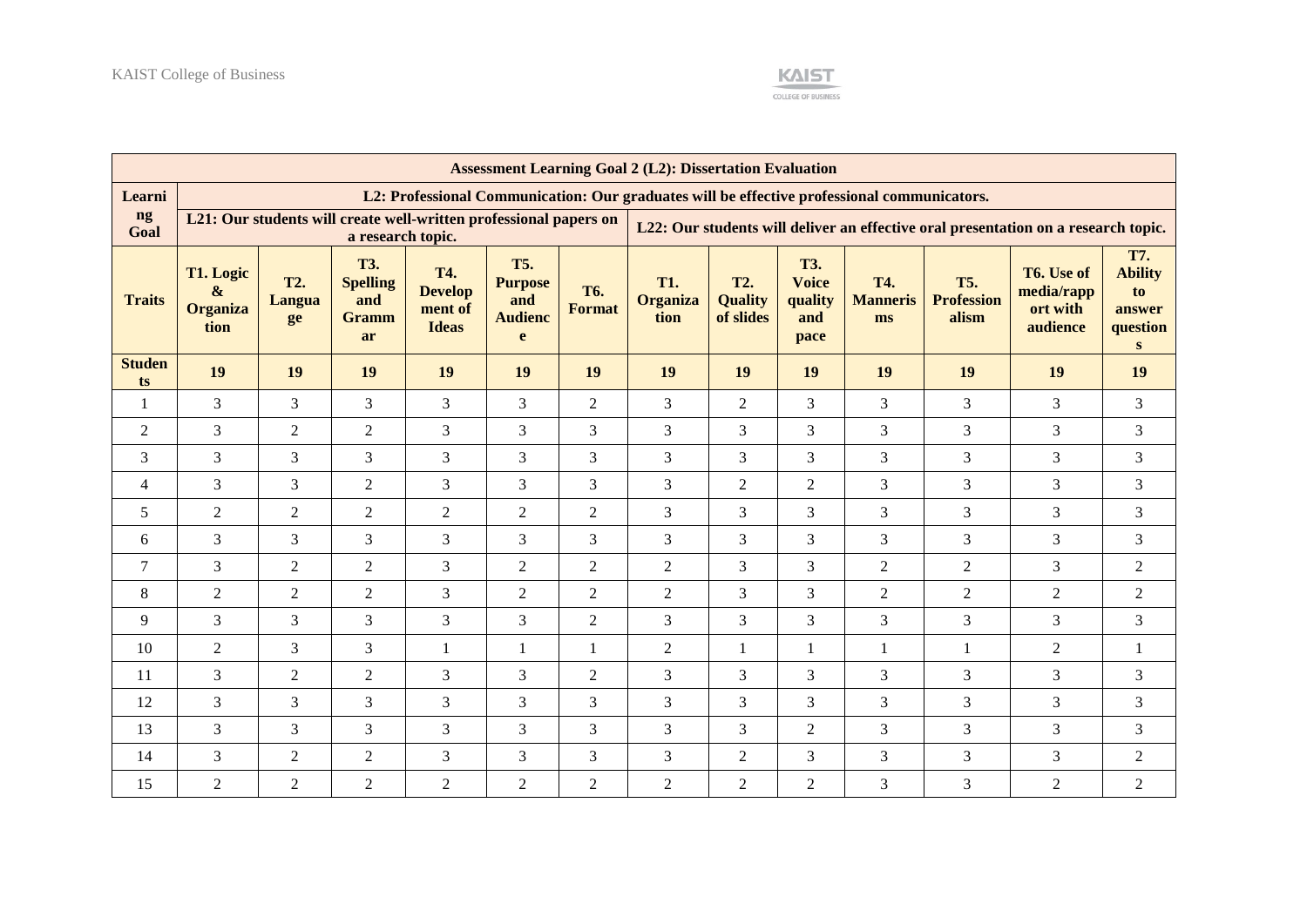|                                    | <b>KAIST College of Business</b> |                  |                |                         |                  |                |                  |                | <b>KAIST</b><br><b>COLLEGE OF BUSINESS</b> |                |                         |                |                |
|------------------------------------|----------------------------------|------------------|----------------|-------------------------|------------------|----------------|------------------|----------------|--------------------------------------------|----------------|-------------------------|----------------|----------------|
| 16                                 | $\overline{2}$                   | $\boldsymbol{2}$ | $\overline{2}$ | $\overline{2}$          | $\mathfrak{Z}$   | $\overline{2}$ | $\boldsymbol{2}$ | $\overline{2}$ | $\mathfrak{Z}$                             | $\sqrt{2}$     | $\sqrt{2}$              | $\overline{2}$ | $\overline{c}$ |
| 17                                 | 3                                | 3                | $\overline{2}$ | 3                       | 3                | 3              | $\mathfrak{Z}$   | 3              | 3                                          | 3              | 3                       | 3              | $\mathfrak{Z}$ |
| 18                                 | 3                                | 3                | 3              | 3                       | $\overline{3}$   | 3              | 3                |                | 3                                          | $\mathfrak{2}$ |                         | 3              | 2              |
| 19                                 | $\overline{2}$                   | $\overline{2}$   | 2              | $\sqrt{2}$              | $\boldsymbol{2}$ | $\overline{c}$ | $\overline{2}$   | $\overline{2}$ | 3                                          | $\overline{2}$ | $\mathfrak{2}$          | $\overline{2}$ | $\overline{c}$ |
| # of $3$<br>points                 | 13                               | 10               | $\bf{8}$       | 14                      | 13               | 9              | 13               | 11             | 15                                         | 13             | 13                      | 14             | 11             |
| # of $2$<br>points                 | $\boldsymbol{6}$                 | 9                | 11             | $\overline{\mathbf{4}}$ | 5                | 9              | $\boldsymbol{6}$ | 6              | 3                                          | 5              | $\overline{\mathbf{4}}$ | 5              | $\overline{7}$ |
| # of $1$<br>points                 | $\mathbf{0}$                     | $\bf{0}$         | $\mathbf{0}$   | $\mathbf{1}$            | $\mathbf{1}$     | $\mathbf{1}$   | $\bf{0}$         | $\mathbf{1}$   | $\mathbf{1}$                               | $\mathbf{1}$   | $\mathbf{1}$            | $\bf{0}$       | $\mathbf{1}$   |
| <b>Total</b><br><b>Score</b>       | 51                               | 48               | 46             | 51                      | 50               | 46             | 51               | 46             | 52                                         | 50             | 48                      | 52             | 48             |
| <b>Averag</b><br>e                 | 2.684                            | 2.526            | 2.421          | 2.684                   | 2.632            | 2.421          | 2.684            | 2.556          | 2.737                                      | 2.632          | 2.667                   | 2.737          | 2.526          |
| <b>Total</b><br><b>Averag</b><br>e |                                  |                  | 2.561          |                         |                  |                |                  |                |                                            | 2.649          |                         |                |                |

Criteria: 1 (Fails to Meet Expectations), 2 (Meet Expectations), 3 (Exceeds Expectations)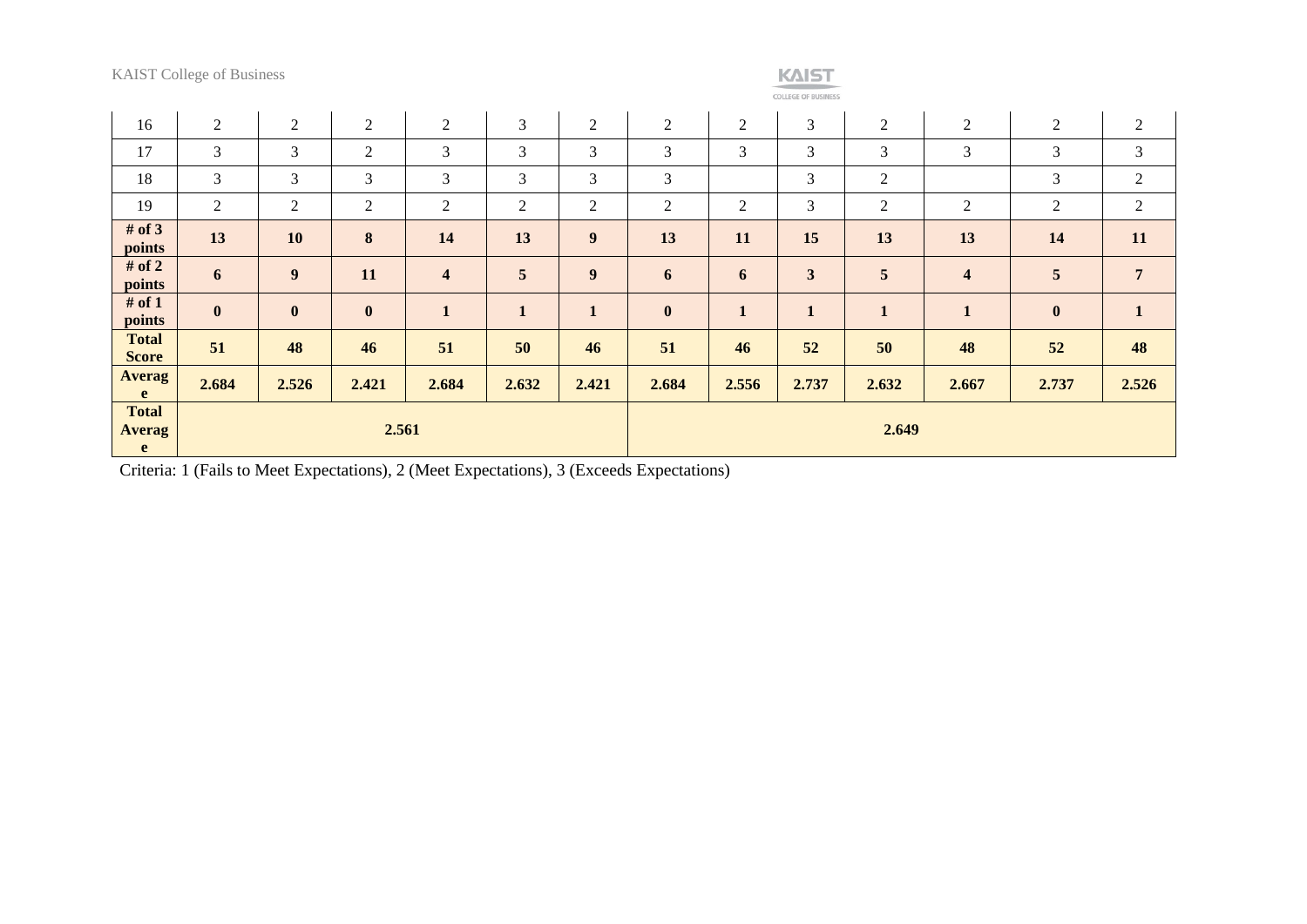

COLLEGE OF BUSINESS

|                     |                                                                                        | <b>Assessment Learning Goal 3 (L3): Dissertation Evaluation</b> |                                                                   |                                                        |                                                                                               |                                                                                                               |                                                                                                                                                   |                                                                                                                |                                                                                  |                                                        |                                                                 |                                                                                              |
|---------------------|----------------------------------------------------------------------------------------|-----------------------------------------------------------------|-------------------------------------------------------------------|--------------------------------------------------------|-----------------------------------------------------------------------------------------------|---------------------------------------------------------------------------------------------------------------|---------------------------------------------------------------------------------------------------------------------------------------------------|----------------------------------------------------------------------------------------------------------------|----------------------------------------------------------------------------------|--------------------------------------------------------|-----------------------------------------------------------------|----------------------------------------------------------------------------------------------|
| Learni              |                                                                                        |                                                                 |                                                                   |                                                        |                                                                                               |                                                                                                               |                                                                                                                                                   |                                                                                                                | L3: Analytical and Creative Thinking: Our graduates will be capable researchers. |                                                        |                                                                 |                                                                                              |
| ng<br>Goal          |                                                                                        |                                                                 | L31: Our students will identify and diagnose management/research  |                                                        |                                                                                               |                                                                                                               |                                                                                                                                                   | L32: Our students will engage in management research and present<br>the findings of such research effectively. |                                                                                  |                                                        |                                                                 |                                                                                              |
|                     |                                                                                        |                                                                 |                                                                   | problems.                                              |                                                                                               | <b>T6.</b>                                                                                                    |                                                                                                                                                   |                                                                                                                |                                                                                  |                                                        |                                                                 |                                                                                              |
| <b>Traits</b>       | <b>T1.</b><br><b>Identify</b><br>managem<br>ent/<br>research<br>issues and<br>concepts | <b>T2.</b><br><b>Identify</b><br>alternati<br>ve<br>options     | <b>T3.</b><br><b>Quantitat</b><br>ive<br>evaluatio<br>$\mathbf n$ | <b>T4.</b><br><b>Qualitat</b><br>ive<br>evaluati<br>on | <b>T5.</b><br><b>Presen</b><br>t and<br>organi<br>ze<br>work<br>in a<br>logical<br>manne<br>r | <b>Use</b><br>new<br>ideas<br>and<br>analys<br>is<br>metho<br>ds not<br>includ<br>es in<br>the<br>proble<br>m | T7. Use<br>ethical and<br>professiona<br><b>lly</b><br>responsible<br>documentat<br>ion and<br>propose<br>ethical and<br>responsible<br>solutions | <b>T1.</b><br><b>Preparation</b><br>: "fact<br>finding"                                                        | <b>T2.</b><br><b>Preparation:</b><br>"problem/objec<br>tive finding"             | <b>T3.</b><br><b>Incubatio</b><br>n: "idea<br>finding" | <b>T4.</b><br><b>Illuminati</b><br>on:<br>"solution<br>finding" | <b>T5.</b><br><b>Verificati</b><br>on:<br>"acceptan<br>ce<br>finding"<br>(idea is<br>proven) |
|                     |                                                                                        |                                                                 |                                                                   |                                                        |                                                                                               |                                                                                                               |                                                                                                                                                   |                                                                                                                |                                                                                  |                                                        |                                                                 |                                                                                              |
| <b>Studen</b><br>ts | 19                                                                                     | 19                                                              | 19                                                                | 19                                                     | 19                                                                                            | 19                                                                                                            | 19                                                                                                                                                | 19                                                                                                             | 19                                                                               | 19                                                     | 19                                                              | 19                                                                                           |
| 1                   | 3                                                                                      | 3                                                               | $\overline{3}$                                                    | 3                                                      | $\overline{3}$                                                                                | $\overline{3}$                                                                                                | 3                                                                                                                                                 | 3                                                                                                              | $\overline{3}$                                                                   | $\overline{3}$                                         | $\overline{3}$                                                  | $\overline{2}$                                                                               |
| $\overline{2}$      | 3                                                                                      | 3                                                               | $\overline{3}$                                                    | 3                                                      | $\overline{3}$                                                                                | 3                                                                                                             | 3                                                                                                                                                 | 3                                                                                                              | $\overline{3}$                                                                   | 3                                                      | 3                                                               | 3                                                                                            |
| 3                   | 3                                                                                      | 3                                                               | $\mathfrak{Z}$                                                    | 3                                                      | $\overline{3}$                                                                                | $\overline{3}$                                                                                                | 3                                                                                                                                                 | 3                                                                                                              | $\overline{3}$                                                                   | $\overline{3}$                                         | 3                                                               | 3                                                                                            |
| 4                   | 3                                                                                      | 3                                                               | $\overline{3}$                                                    | 3                                                      | $\overline{3}$                                                                                | $\overline{3}$                                                                                                | 3                                                                                                                                                 | 3                                                                                                              | $\overline{3}$                                                                   | 3                                                      | 3                                                               | 3                                                                                            |
| 5                   | $\overline{c}$                                                                         | $\overline{2}$                                                  | $\mathfrak{Z}$                                                    | 3                                                      | 3                                                                                             | 3                                                                                                             | 3                                                                                                                                                 | $\overline{2}$                                                                                                 | $\overline{2}$                                                                   | $\overline{c}$                                         | 3                                                               | 3                                                                                            |
| 6                   | 3                                                                                      | 3                                                               | $\mathfrak{Z}$                                                    | $\overline{2}$                                         | $\overline{3}$                                                                                | 3                                                                                                             | 3                                                                                                                                                 | 3                                                                                                              | $\overline{2}$                                                                   | 3                                                      | 3                                                               | 3                                                                                            |
| 7                   | 3                                                                                      | $\overline{2}$                                                  | $\overline{2}$                                                    | $\overline{2}$                                         | $\overline{2}$                                                                                | $\overline{2}$                                                                                                | 3                                                                                                                                                 | 3                                                                                                              | $\overline{2}$                                                                   | $\overline{2}$                                         | 2                                                               | $\overline{2}$                                                                               |
| 8                   | 3                                                                                      | 3                                                               | $\overline{3}$                                                    | $\overline{2}$                                         | 2                                                                                             | 3                                                                                                             | $\sqrt{2}$                                                                                                                                        | $\overline{2}$                                                                                                 | $\overline{3}$                                                                   | 3                                                      | $\overline{2}$                                                  | $\overline{2}$                                                                               |
| 9                   | 3                                                                                      | 3                                                               | $\mathfrak{Z}$                                                    | 3                                                      | 3                                                                                             | 3                                                                                                             | 3                                                                                                                                                 | 3                                                                                                              | $\overline{3}$                                                                   | 3                                                      | 3                                                               | 3                                                                                            |
| 10                  | $\overline{c}$                                                                         | $\overline{c}$                                                  | $\mathbf{1}$                                                      | 1                                                      | $\mathbf{1}$                                                                                  | $\overline{2}$                                                                                                | $\boldsymbol{2}$                                                                                                                                  | $\mathbf{1}$                                                                                                   | $\mathbf{1}$                                                                     | $\overline{2}$                                         | $\overline{2}$                                                  | $\mathbf{1}$                                                                                 |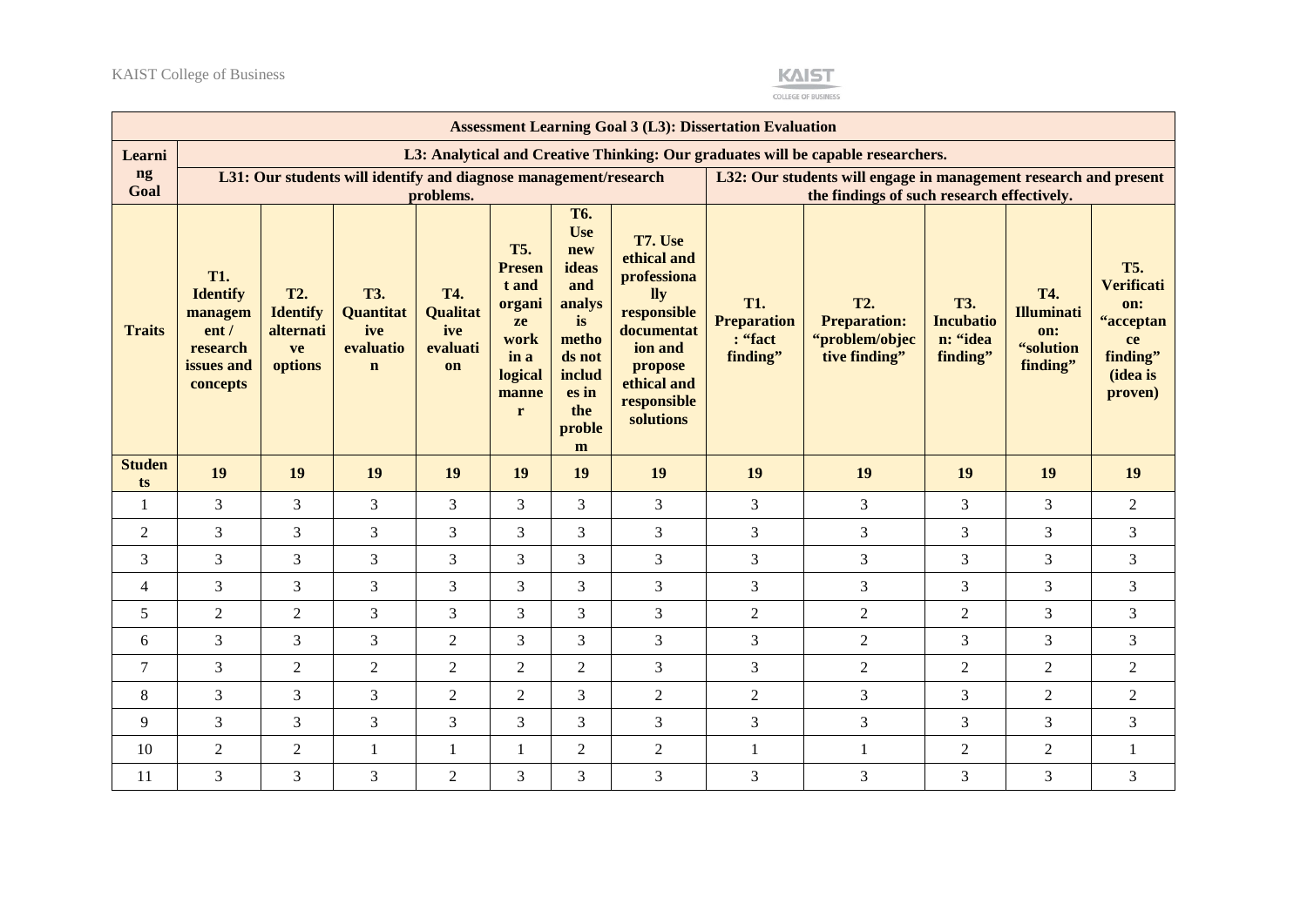KAIST College of Business



COLLEGE OF BUSINESS

| 12                           | 3                | 3              | $\mathfrak{Z}$          | 3              | $\mathfrak{Z}$  | $\mathfrak{Z}$ | $\mathfrak{Z}$   | 3                       | 3              | 3                | 3                | $\mathfrak{Z}$ |
|------------------------------|------------------|----------------|-------------------------|----------------|-----------------|----------------|------------------|-------------------------|----------------|------------------|------------------|----------------|
| 13                           | 3                | 3              | 3                       | 3              | $\overline{3}$  | $\overline{3}$ | 3                | $\mathfrak{Z}$          | 3              | 3                | 3                | 3              |
| 14                           | $\mathfrak{2}$   | $\overline{2}$ | $\overline{2}$          | 3              | $\overline{2}$  | $\mathfrak{2}$ | $\mathfrak{Z}$   | $\overline{3}$          | 2              | $\overline{c}$   | $\overline{2}$   | 3              |
| 15                           | 2                | $\overline{2}$ | 3                       | $\overline{2}$ | 2               | $\overline{2}$ | $\overline{2}$   | 3                       | $\mathfrak{Z}$ | $\overline{2}$   | $\overline{2}$   | $\overline{2}$ |
| 16                           | 2                | $\overline{2}$ | $\overline{2}$          | $\overline{c}$ | 3               | 2              | $\mathfrak{2}$   | $\mathbf{2}$            | 2              | $\overline{2}$   | $\overline{2}$   | 2              |
| 17                           | 3                | $\overline{3}$ | 3                       | $\overline{c}$ | $\overline{3}$  | 3              | 3                | 3                       | 3              | $\overline{c}$   | 3                | 3              |
| 18                           | 3                | 3              | 3                       | 3              | $\overline{3}$  | 3              | $\mathfrak{Z}$   | 3                       | 3              | 3                | $\mathfrak{Z}$   | 3              |
| 19                           | $\mathfrak{2}$   | $\overline{2}$ | $\overline{2}$          | $\overline{2}$ | $\overline{2}$  | $\overline{2}$ | $\sqrt{2}$       | $\overline{3}$          | $\overline{2}$ | $\boldsymbol{2}$ | $\overline{2}$   | $\sqrt{2}$     |
| # of $3$                     |                  |                |                         |                |                 |                |                  |                         |                |                  |                  |                |
| points                       | 13               | 12             | 14                      | 10             | 13              | 13             | 14               | 15                      | 12             | 11               | 12               | 12             |
| # of $2$<br>points           | 6                | $\overline{7}$ | $\overline{\mathbf{4}}$ | 8              | $5\overline{)}$ | 6              | $5\overline{)}$  | $\overline{\mathbf{3}}$ | 6              | $\bf{8}$         | $\overline{7}$   | 6              |
| # of $1$<br>points           | $\boldsymbol{0}$ | $\bf{0}$       | $\mathbf{1}$            | $\mathbf{1}$   | $\mathbf{1}$    | $\bf{0}$       | $\boldsymbol{0}$ | $\mathbf{1}$            | $\mathbf{1}$   | $\boldsymbol{0}$ | $\boldsymbol{0}$ | $\mathbf{1}$   |
| <b>Total</b><br><b>Score</b> | 51               | 50             | 51                      | 47             | 50              | 51             | 52               | 52                      | 49             | 49               | 50               | 49             |
| <b>Averag</b><br>e           | 2.684            | 2.632          | 2.684                   | 2.474          | 2.632           | 2.684          | 2.737            | 2.737                   | 2.579          | 2.579            | 2.632            | 2.579          |

Criteria: 1 (Fails to Meet Expectations), 2 (Meet Expectations), 3 (Exceeds Expectations)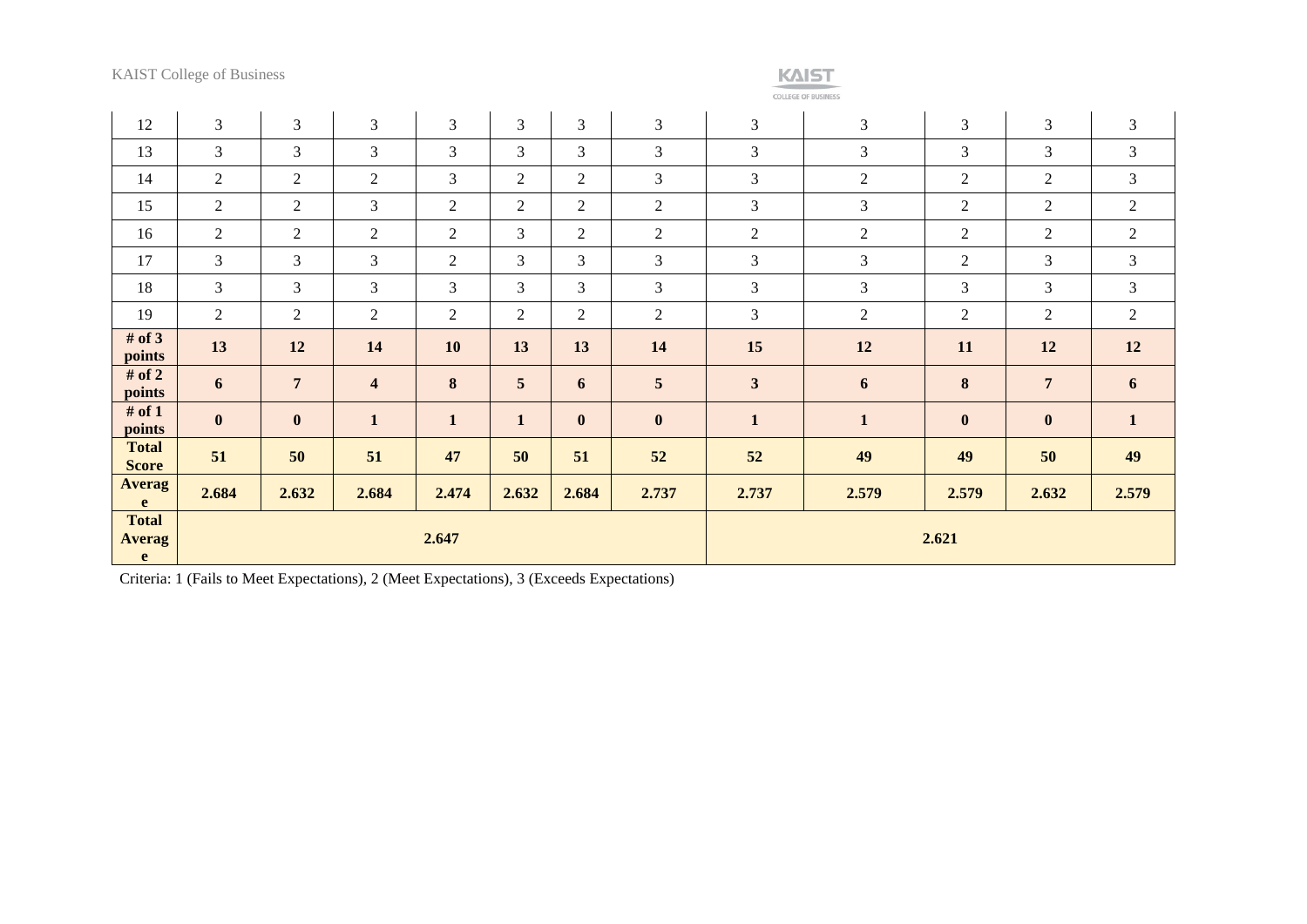

COLLEGE OF BUSINESS

| <b>Assessment Learning Goal 4 (L4): BA562 Business Modeling Analysis</b> |                                                                           |                                                      |                          |                           |  |  |
|--------------------------------------------------------------------------|---------------------------------------------------------------------------|------------------------------------------------------|--------------------------|---------------------------|--|--|
| <b>Learning Goal</b>                                                     | L4: Academic Teamwork: Our graduates will use team building successfully. |                                                      |                          |                           |  |  |
|                                                                          | L41: Our students will know how to build an academic team successfully.   |                                                      |                          |                           |  |  |
| <b>Traits</b>                                                            | <b>T1. Commitment</b>                                                     | T2. Balance between task and interpersonal relations | <b>T3. Contributions</b> | <b>T4. Stays on track</b> |  |  |
| <b>Students</b>                                                          | 20                                                                        | 20                                                   | 20                       | 20                        |  |  |
| $\mathbf{1}$                                                             | $\overline{2}$                                                            | $\mathbf{1}$                                         | $\overline{2}$           | 1                         |  |  |
| $\overline{2}$                                                           | $\overline{2}$                                                            | $\overline{2}$                                       | $\overline{2}$           | $\overline{2}$            |  |  |
| 3                                                                        | $\mathfrak{Z}$                                                            | $\sqrt{2}$                                           | $\overline{2}$           | 3                         |  |  |
| $\overline{4}$                                                           | $\mathfrak{Z}$                                                            | 1                                                    | 1                        | $\overline{2}$            |  |  |
| 5                                                                        | $\sqrt{2}$                                                                | $\sqrt{2}$                                           | $\overline{2}$           | $\overline{2}$            |  |  |
| 6                                                                        | $\overline{2}$                                                            | $\sqrt{2}$                                           | $\overline{2}$           | $\overline{2}$            |  |  |
| $\overline{7}$                                                           | $\overline{2}$                                                            | $\overline{2}$                                       | $\overline{2}$           |                           |  |  |
| 8                                                                        | $\overline{2}$                                                            | 1                                                    | $\overline{2}$           | 2                         |  |  |
| 9                                                                        | $\overline{2}$                                                            | $\overline{2}$                                       | $\overline{2}$           | 2                         |  |  |
| 10                                                                       | $\overline{2}$                                                            | 1                                                    | $\overline{2}$           | 2                         |  |  |
| 11                                                                       | $\overline{2}$                                                            | $\overline{2}$                                       | $\overline{2}$           | $\overline{2}$            |  |  |
| 12                                                                       | $\overline{2}$                                                            | $\sqrt{2}$                                           | $\mathbf{1}$             | 2                         |  |  |
| 13                                                                       | $\sqrt{2}$                                                                | $\overline{2}$                                       | $\overline{2}$           | $\overline{2}$            |  |  |
| 14                                                                       | $\sqrt{2}$                                                                | $\sqrt{2}$                                           | $\overline{2}$           | $\overline{2}$            |  |  |
| 15                                                                       | $\sqrt{2}$                                                                | $\boldsymbol{2}$                                     | $\overline{2}$           | $\overline{2}$            |  |  |
| 16                                                                       | $\overline{2}$                                                            | $\sqrt{2}$                                           | $\overline{2}$           | $\overline{2}$            |  |  |
| 17                                                                       | $\overline{2}$                                                            | $\sqrt{2}$                                           | $\overline{2}$           | $\overline{2}$            |  |  |
| 18                                                                       | $\overline{2}$                                                            | $\sqrt{2}$                                           | $\overline{2}$           | $\overline{2}$            |  |  |
| 19                                                                       | $\overline{2}$                                                            | $\overline{2}$                                       | $\overline{2}$           | $\overline{2}$            |  |  |
| 20                                                                       | $\overline{2}$                                                            | $\overline{2}$                                       | $\overline{2}$           | $\overline{2}$            |  |  |